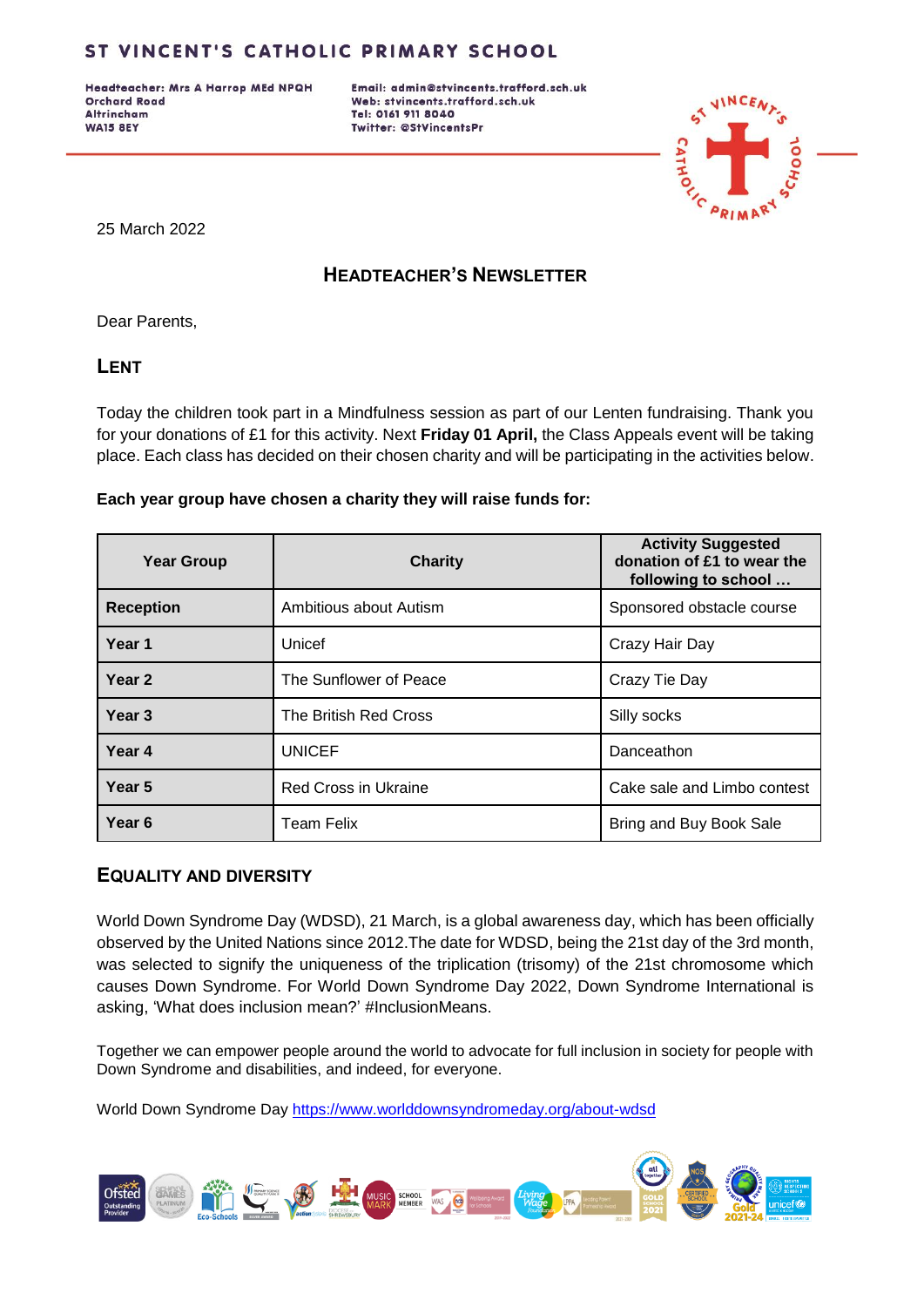Headteacher: Mrs A Harrop MEd NPQH **Orchard Road Altrincham WA15 8EY** 

Email: admin@stvincents.trafford.sch.uk Web: stvincents.trafford.sch.uk Tel: 0161 911 8040 Twitter: @StVincentsPr



BBC Teach Alexandra's Story:

<https://www.bbc.co.uk/teach/class-clips-video/pshe-ks2-downs-syndrome/znfb92p>

21 March is also International Day for the Elimination of Racial Discrimination. The day commemorates the lives of those who died to fight for democracy and equal human rights for all and empowers people around the world to fight racism. Our work in school and in particular our work on Rights Respecting Schools encourages us to think about our rights and the rights of others.



#### **PARENT MEETINGS**

We are pleased that we have been able to welcome parents on site for parent meetings and for parents to see all of the hard work in books. Some parents were unable to attend due to covid. As we aim for 100% attendance, please can parents who were unable to make appointments contact the class teacher to arrange a mutually convenient time to meet.

### **FREE SCHOOL MEALS - HAVE YOUR CIRCUMSTANCES CHANGED?**

All pupils in Reception, Year 1 and Year 2 are offered a free and healthy school lunch, known as Universal Free School Meals (UFSM) whether they are eligible for Free School Meals (FSM) or not. Even if your child receives UFSM, it is still important for the school to know whether eligibility exists for FSM as this may lead to additional school funding. Children in school years 3 to 6 will also be offered a free lunch if they meet certain criteria for FSM.

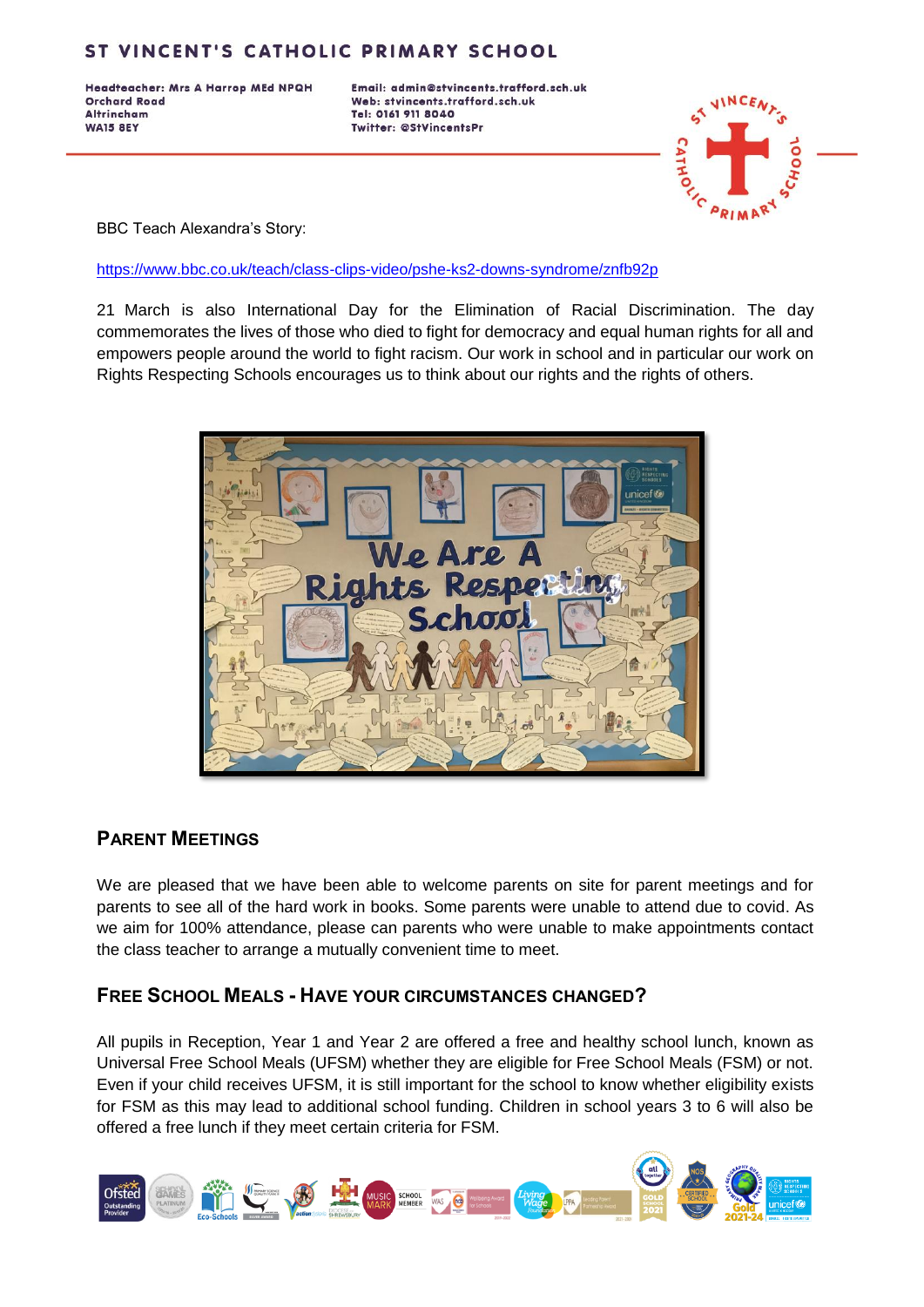Headteacher: Mrs A Harrop MEd NPQH **Orchard Road Altrincham WA15 8EY** 

Email: admin@stvincents.trafford.sch.uk Web: stvincents.trafford.sch.uk Tel: 0161 911 8040 Twitter: @StVincentsPr



Families who receive certain benefits may be eligible for free school meals. Your child is eligible for free school meals if you are in receipt of one of the following benefits:

- Income Support
- Income-based Jobseeker's Allowance
- Income-related Employment and Support Allowance
- The guaranteed part of Pension Credit
- Child Tax Credit (as long as your annual gross income is £16,190 or less and you don't get Working Tax Credit)
- Working Tax Credit run-off after you come off Working Tax Credit
- Universal Credit that you applied for on, or after, 1 April 2018. As long as your household income is less than £7,400 a year after tax, not including any benefits

Registering for Free School Meals could also raise an extra **£1,320** for your child's school to fund valuable support like extra tuition, additional teaching staff or after school activities. This additional money is available from central government for every child whose parent is receiving one of the benefits listed above; please contact admin if you want any more information.

## **MINI VINNIES – EASTER CHICKS**

The Mini Vinnies will be selling Easter Chicks across the school. The chicks (with crème egg) will be on sale for £2 each and all proceeds will go directly to Francis House Children's Hospice.

| DAY                   | <b>DATF</b> | <b>EVENT</b>                                                                  | LOCATION                                    |  |
|-----------------------|-------------|-------------------------------------------------------------------------------|---------------------------------------------|--|
| Thursday              | 31 March    | Reception Miss Turnbull's class parents to<br>attend 9:05am                   | Infant<br>department<br>hall                |  |
| Friday                | 1 April     | Easter Extravaganza                                                           | Infant<br>department<br>playground and hall |  |
| Tuesday               | 05 April    | Junior Lenten Service: Year 5 to<br>lead.<br>6.30pm Y3-6 Children and parents | <b>Holy Angels Church</b>                   |  |
| Tuesday               | 05 April    | Y1 Lenten Liturgy 9:15am - Y1 parents only                                    | Infant Hall                                 |  |
| Wednesday             | 06 April    | Y1 Lenten Liturgy 9:15am - Y1 parents only                                    | Infant Hall                                 |  |
| Thursday              | 07 April    | Infant and Junior Mass in each dept. for all<br>children and staff only       | <b>Department Halls</b>                     |  |
| Friday                | 08 April    | Parent's Reflection: 10am                                                     | St. Vincent's School                        |  |
| <b>EASTER HOLIDAY</b> |             |                                                                               |                                             |  |

# **SPRING 2 DATES LIST**